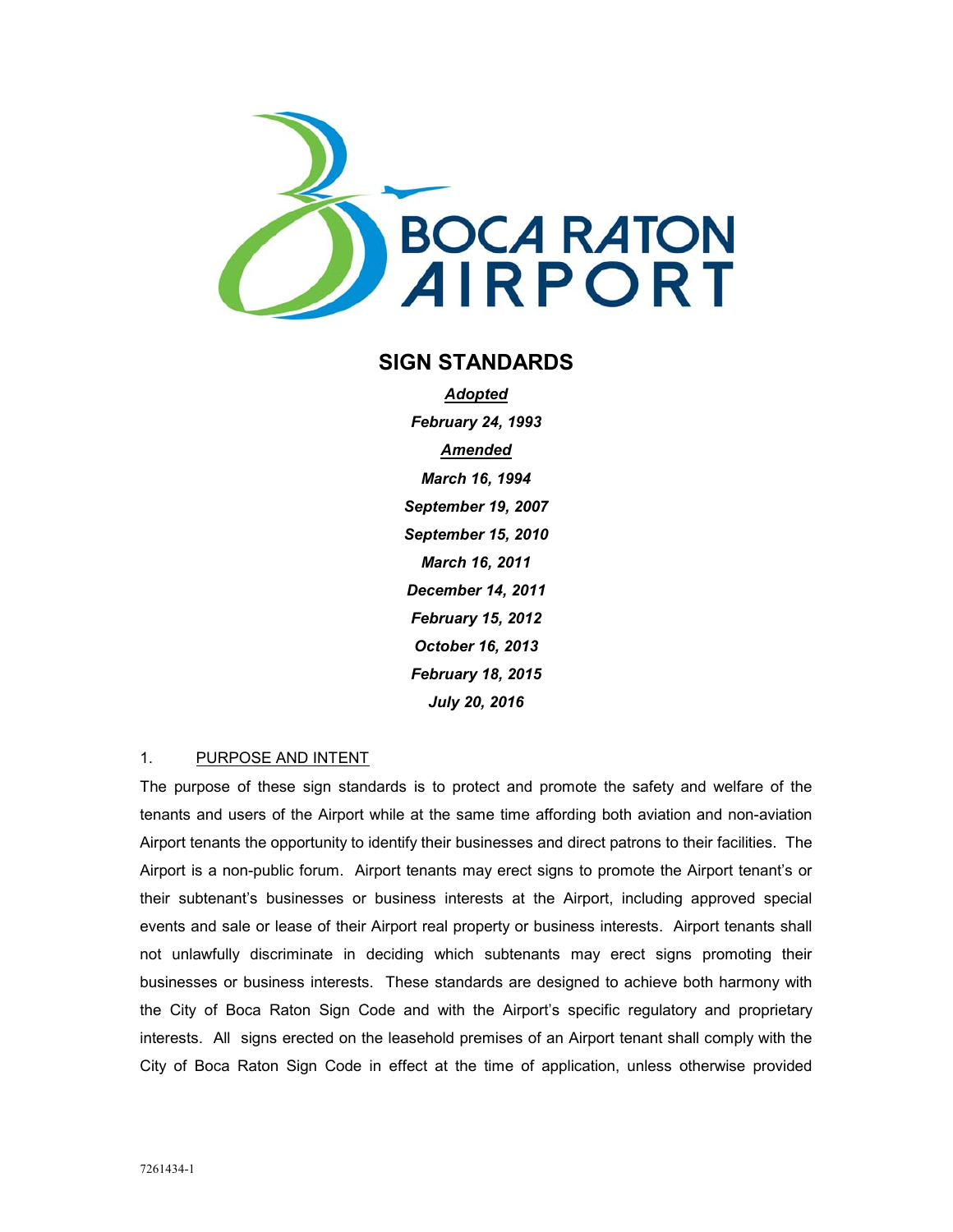herein. These Sign Standards are intended to be reasonable time, place and manner restrictions on the erection of signs in a non-public forum.

### 2. JURISDICTION

In accordance with the Amended and Restated Memorandum of Agreement Between the City of Boca Raton and the Boca Raton Airport Authority dated January 30, 2008, the Authority has adopted the City Sign Code, including the special exception process set forth therein, as the governing law with regard to signage on the Airport, except to the extent that these Sign Standards impose substantive requirements or rights. With respect to sign permitting under the City Sign Code, the City will exercise regulatory jurisdiction. To the extent that a special exception is sought from the requirements of the City Sign Code for signs facing the landside on aviation and non-aviation land, the City will exercise limited jurisdiction, and the CAB will review the special exception request(s) and make a determination regarding the appropriateness of the special exception sought. The Authority retains the right to grant a special exception to the requirements of the City Sign Code for signs on aviation land that face or are visible from the airside, and with regard to such special exceptions, the City shall not exercise jurisdiction.

#### 3. DEFINITIONS

The following words, terms and phrases, used in these standards, shall have the meanings ascribed to them in this section, except where the context clearly indicates a different meaning:

"**Airport tenant**" means a person or entity that leases land from the Authority for premises located at the Airport, but does not include a person or entity that leases land or improvements from the Authority when the Authority is a subtenant of an Airport tenant.

"**Authority**" means the Boca Raton Airport Authority.

"**Aviation tenant**" means an Airport Tenant of land designated for aeronautical use.

"**Board of Members**" means the governing board of the Authority.

"**CAB**" means the City of Boca Raton Community Appearance Board.

"**City Sign Code**" means the City of Boca Raton Sign Code, as it may be amended from time to time.

"**Effective date**" means the date on which the most recent amendment to the sign standards was adopted.

"**Large Hangar**" means a hangar that exceeds twenty (20) feet in height.

"**Executive Director**" means the Executive Director of the Boca Raton Airport or his/her designee. "**Occupancy**" means any business, activity or professional office conducting regular affairs in a building or hangar or otherwise on airport property.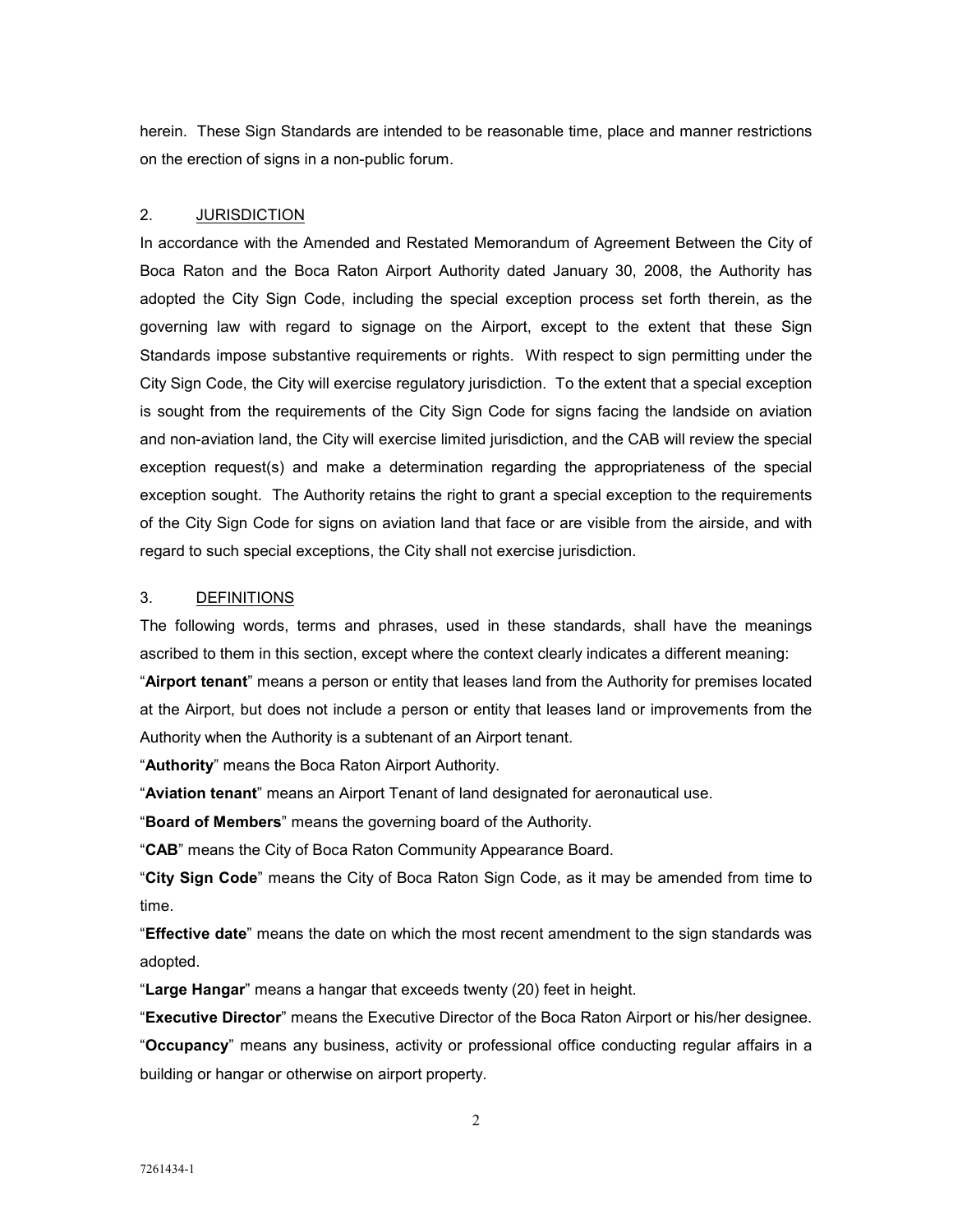"**Real estate sign**" means a temporary sign erected to advertise the sale or lease of all or a portion of an Airport tenant's or subtenant's leasehold premises or ownership interests.

"**Sign**" means any device or representation for visual communication that is used for the purpose of bringing the subject thereof to the attention of others which is affixed or attached to premises, real property, or improvements to real property.

"**Sign structure**" shall mean a supporting structure erected or intended for the purpose of fastening, affixing, displaying or applying a sign; however, this definition shall not include any part of a building or perimeter wall.

"**Sign standards**" means the Boca Raton Airport Sign Standards as they may be amended from time to time.

"**Traffic direction/safety sign**" has the same meaning as in Section 24-2 of the City Sign Code.

"**Special event**" means an Authority-approved temporary activity that differs from the normal use of a premises, but does not include any activity or relationship connected with the development of or construction on an Airport tenant's leasehold premises.

"**Special event sign**" means a temporary sign erected on an Airport tenant's leasehold premises where a special event is being conducted and which carries a message promoting the special event or providing ingress/egress or traffic direction/safety instructions in connection with the special event.

"**Subtenant**" means any person or entity having a lease with an airport tenant to conduct a business, activity or profession on airport property.

### 4. PROHIBITION

It is prohibited to erect, install, or use any sign and/or sign structure on the Airport without the approval of the Authority. Except as provided for in Section 8, the following signs are prohibited:

- a. signs that are not authorized by Sections 7, 9, 10 or 11; and
- b. signs that do not comply with the City Sign Code..

#### 5. REVIEW AND APPROVAL PROCESS

 Unless otherwise specified herein, approval of a sign and/or sign structure requires first conditional approval and then final approval by the Authority.

#### a. CONDITIONAL APPROVAL

The first step in the approval process is an application for conditional approval to the Executive Director, which application consists of a cover letter describing the sign and/or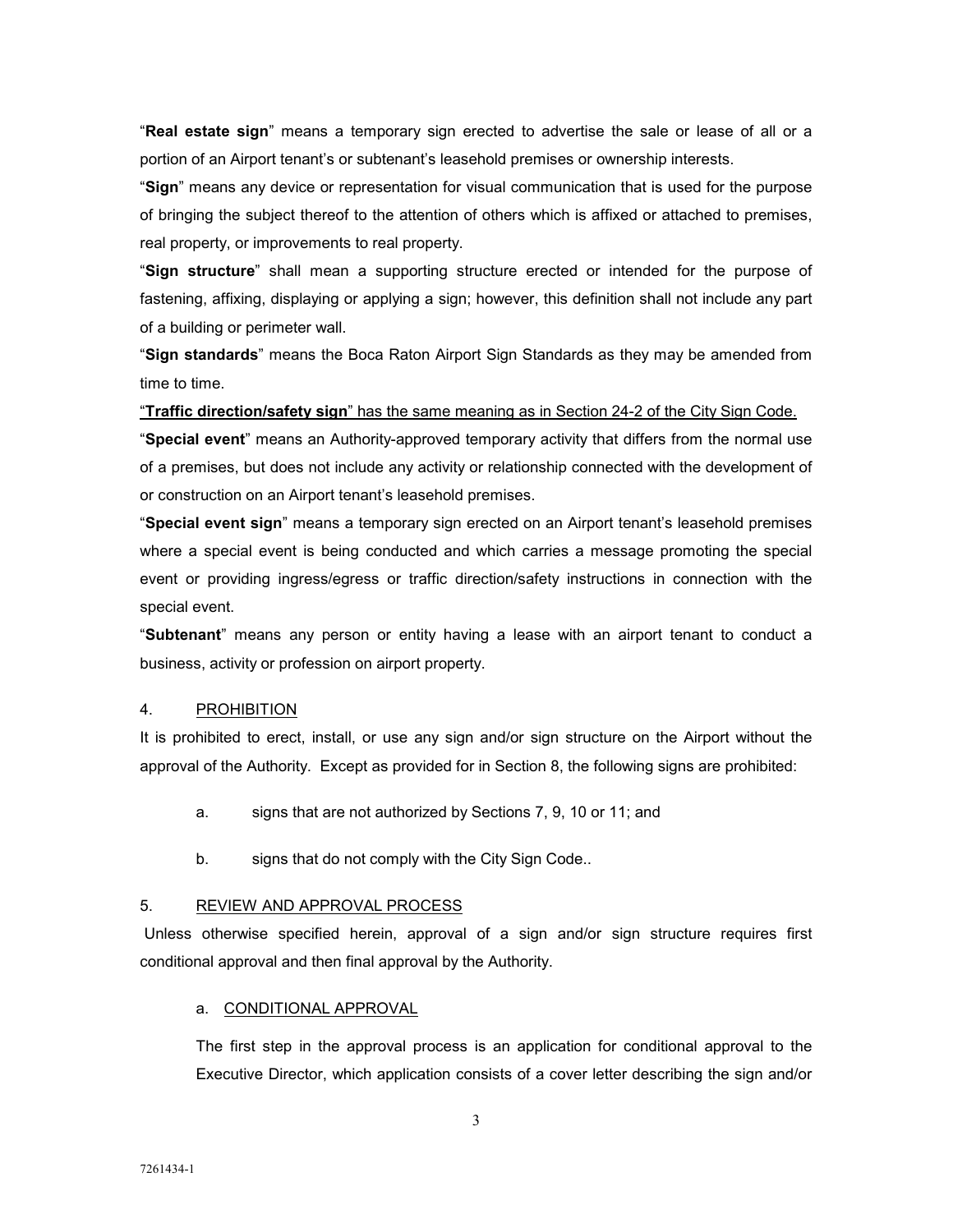sign structure proposed and the documents required below. For conditional approval, the applicant must provide the Executive Director with:

i. Name, address, and telephone number of the applicant requesting permission for the construction, operation, maintenance or displaying of the sign or sign structure;

ii. Name, address, and telephone number of the sign contractor, if any; and

iii. Two copies of a drawing, sketch, or diagram indicating the location of the proposed sign;

iv. Two copies of Plans and Specifications for the sign(s) showing dimensions, material, copy, background and copy color(s) and any other pertinent details.

If the Authority gives conditional approval of the sign and/or sign structure, the Resolution providing for conditional approval should be presented to the City as a part of the application for a sign permit from the City. If the proposed sign and/or sign structure are exempt from the City of Boca Raton Sign Code and/or the Florida Building Code, then the applicant shall request a letter from the City stating that the proposed sign and sign structure are exempt. Conditional approval terminates ninety (90) days after the date of the Resolution issuing such conditional approval. The Executive Director may, for good cause shown, extend the conditional approval for a period of time determined to be reasonable in the sole discretion of the Executive Director.

#### b. FINAL APPROVAL

Once an applicant has obtained the City's determination of whether the proposed sign complies with the City Sign Code and building permit(s) from the City to install the proposed sign and/or sign structure, if applicable, the applicant may seek final approval by the Authority. For final approval, the applicant must submit the following:

- i. Determination by the City of whether the proposed sign or signs complies with the City Sign Code;
- ii. Applicable building permit(s) for the sign and/or sign structure, or the letter from the City stating that the proposed sign and/or sign structure are exempt from Florida Building Code;
- iii. Any other information relevant to the approval that is required by the Executive Director;
- iv. If applicable, an order from the Board of Members granting a special exception from compliance with the City Sign Code; and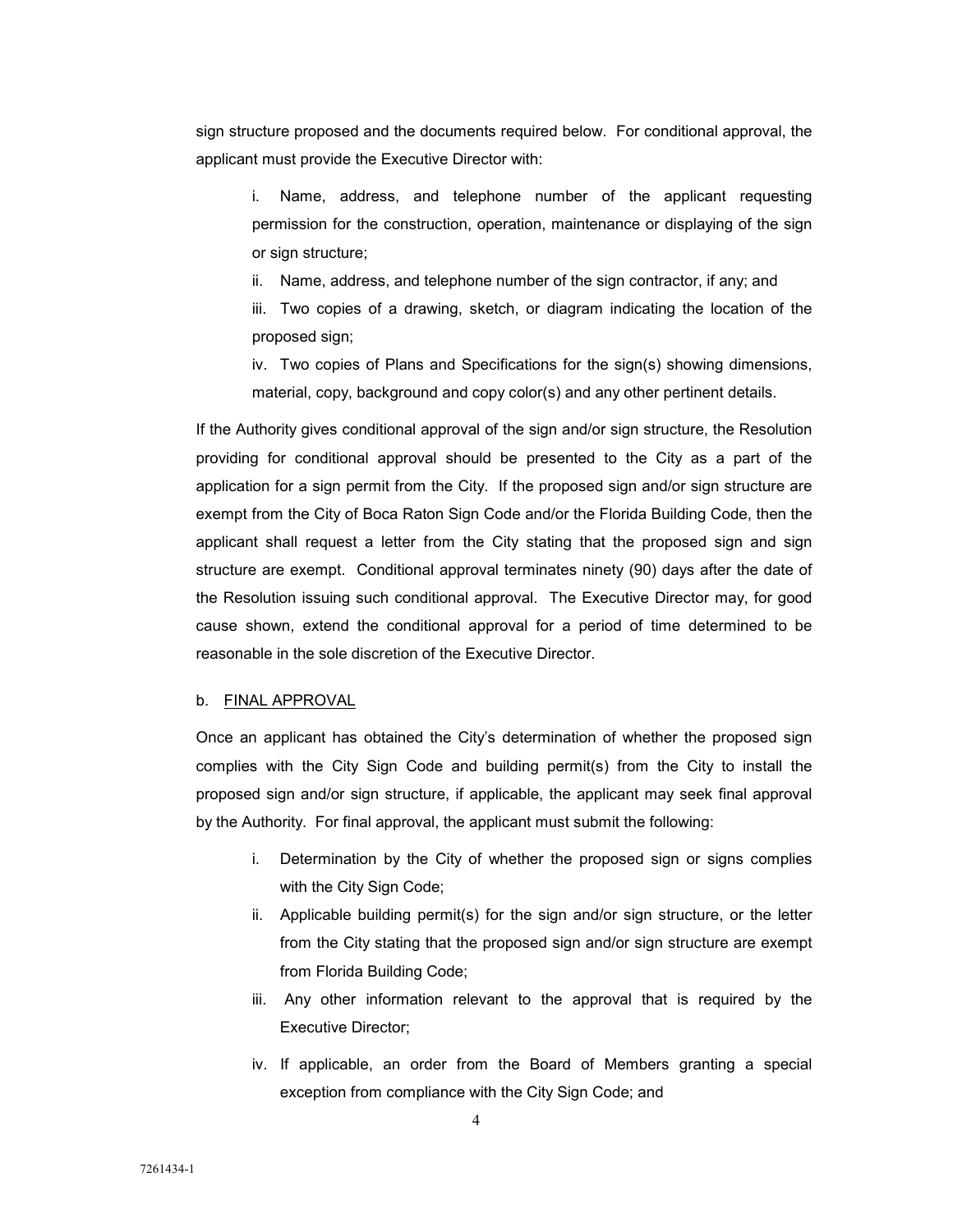v. If applicable, a determination from the CAB recommending approval of a special exception from compliance with the City Sign Code.

Final approval is given by resolution of the Authority Board.

### 6. CONSTRUCTION/INSTALLATION

The applicant shall have ninety (90) days from the date of the Resolution granting final approval to construct or install the proposed sign and/or sign structure and close out any permits required by the City. Within thirty days after the applicant has completed construction or installation of the proposed sign and/or sign structure, the applicant shall submit copies of as-builts of the proposed sign and/or sign structure to the Executive Director.

### 7. TEMPORARY SIGNS

The Authority Board may grant approval for special event signs and real estate signs by resolution. The resolution authorizing an Airport tenant to erect a special event sign or a real estate sign shall indicate the date on which such sign may be erected and the date on which it must be removed by the Airport tenant. The resolution may authorize the Executive Director to extend the removal date for a real estate sign for a period of up to sixty (60) days if the Airport tenant demonstrates good cause to extend such date. Approval for real estate signs automatically expires on the date on which the Airport tenant or subtenant enters into any contract for sale or lease that consummates, in whole or part, the transaction offered on the real estate sign.

## 8. SPECIAL EXCEPTION PROCEDURE

### a. INTENT

This special exception process is intended to provide an alternative to the requirements of the City Sign Code for signs.

### b. PROCESS

If the City determines that a proposed sign does not comply with the City of Boca Raton Sign Code or if the Authority denies conditional or final approval pursuant to Section 5 of these Sign Standards, the applicant may apply for a special exception as follows:

i. For signs on aviation land that face or are visible from the airside, by submitting applications for special exception to the Executive Director within thirty (30) days of denial by the City or Authority. Applications for special exceptions to the Authority shall be in the form of a letter that states the need for the special exception, applies the criteria set forth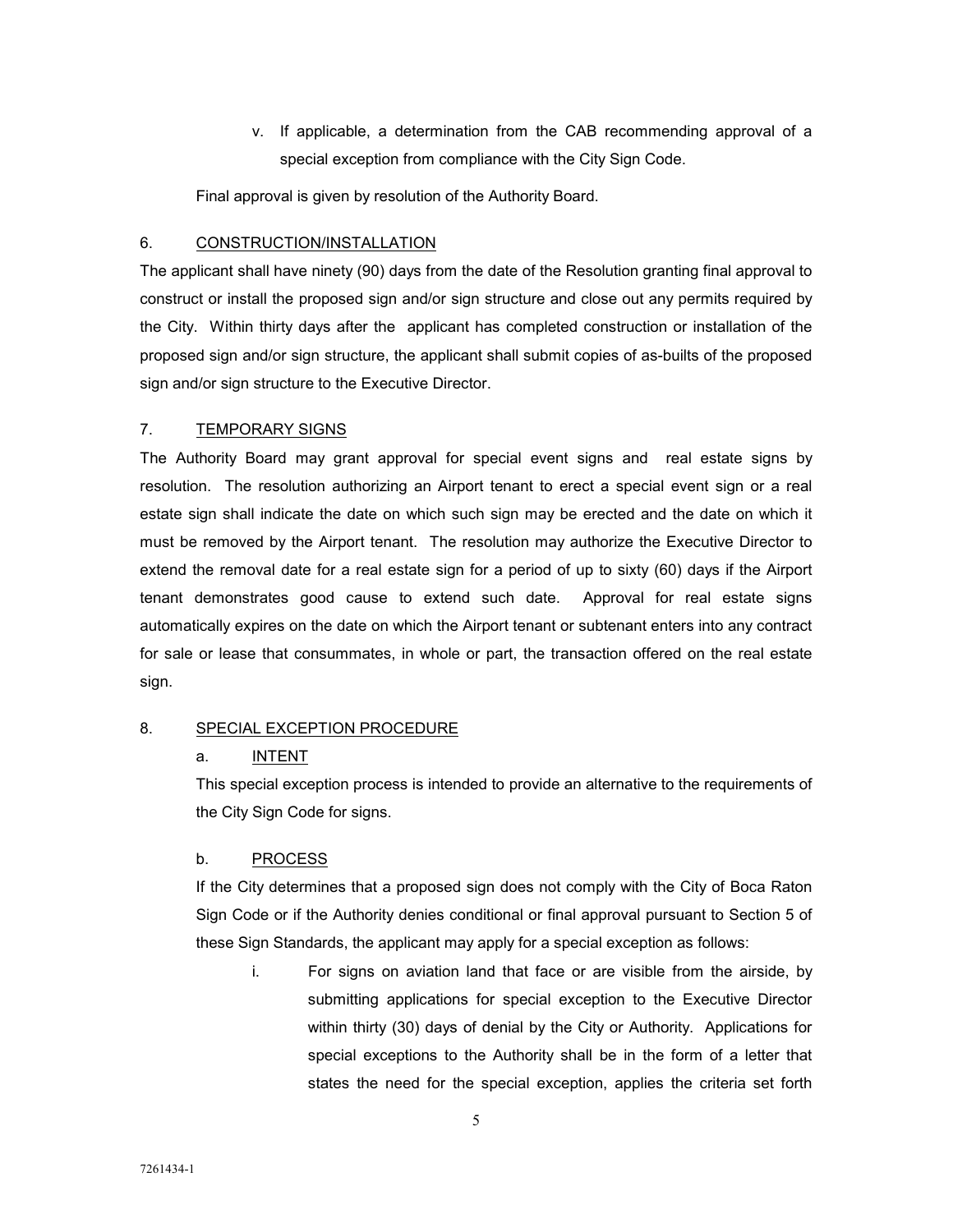below to the proposed sign,provides any evidence or sworn affidavits in support of the application as attachments, and if applicable, clearly explains the impacts of denial of the application on the applicant's legal rights, if any. The Executive Director will distribute the application to the Board of Members.

ii. For all other signs on the Airport, by submitting an application for Review of BRAA Special Exception Request to the CAB.

### c. STANDARD OF REVIEW

The Board of Members shall evaluate the application based on application of the evidence and testimony presented by the applicant and any other evidence bearing on the issue not presented, and make a decision based on the preponderance of the evidence. The Board of Members shall consider each of the following criteria in its review of requests for special exception:

- i. The extent to which the sign complies with the City of Boca Raton Sign Code;
- ii. The size of the sign;
- iii. The degree of contrast between the background and the lettering and/or numbering;
- iv. The visibility of the sign in all conditions, including daylight, darkness, rain, etc;
- v. The lighting of the sign;
- vi. The proximity of the sign to the runway and important maneuvering intersections in the taxiway;
- vii. Factors that make the sign particularly recognizable;
- viii. The consistency of the sign with the style already established at the Airport or on the particular structure to which it is affixed;
- ix. The safety impacts of the proposed sign, including the strength of the sign and/or sign structure, the exposure of the sign and/or sign structure to wind gusts, the exposure of the sign and/or sign structure to vehicular traffic, the ability of the sign to impair safe aviation use of the Airport; and
- x. The impacts of denial on the applicant's legal rights, if any.

## 9. AIRPORT TENANT MONUMENT SIGNS

Each Airport Tenant with leasehold premises fronting Airport Road may have one freestanding sign identifying the airport tenant and no more than four subtenants per sign face, located at least ten feet from Airport Road and shall be permitted a maximum sign area of seventy-two (72)square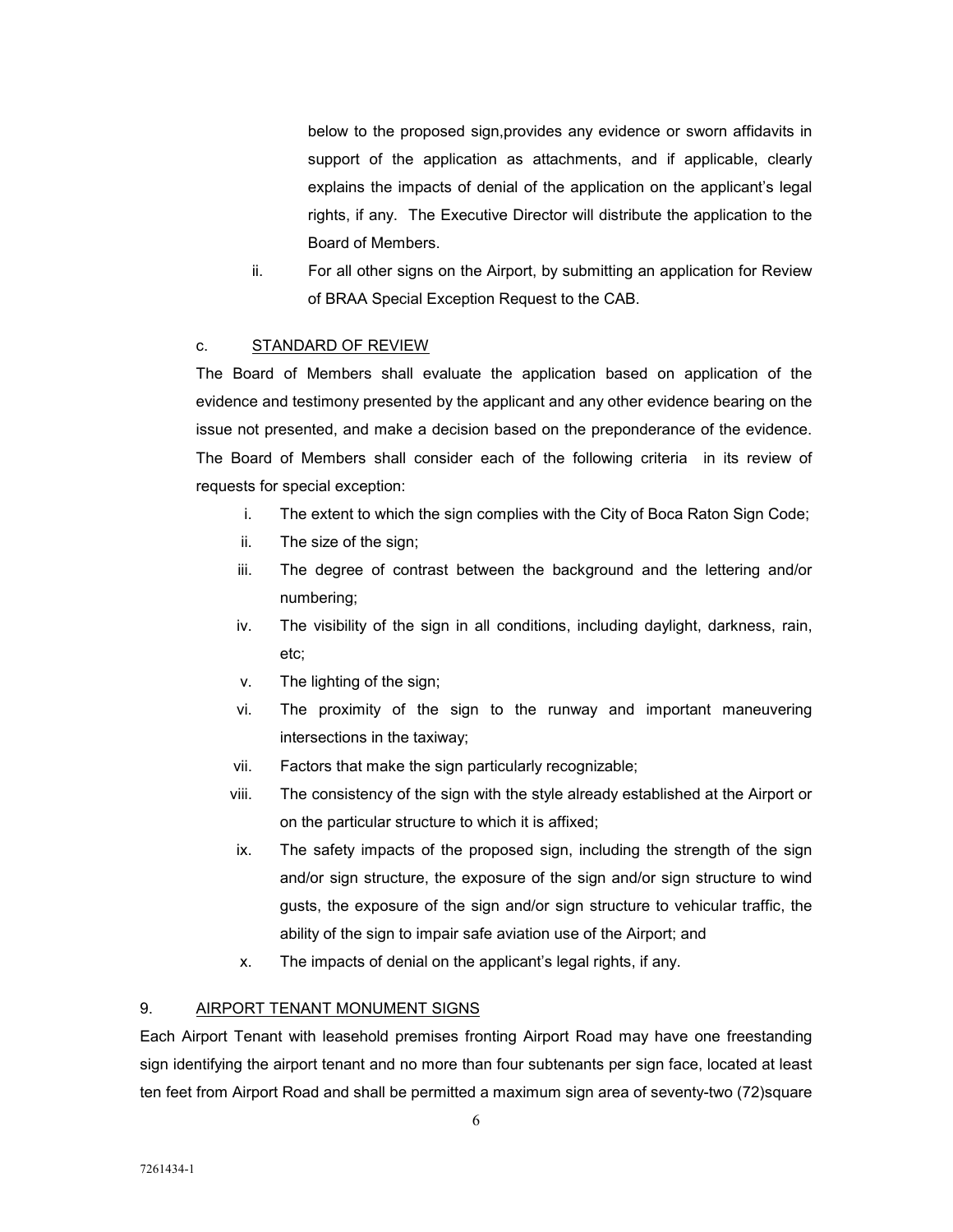feet per sign face and a maximum aggregate sign area of one hundred forty-four (144) square feet. No freestanding sign or sign structure shall exceed eighteen (18) feet in width or ten (10) feet in height.

### 10. MULTIPLE STORY BUILDINGS, AND LARGE HANGAR SIGNS

Multiple story buildings and large hangars shall be permitted two building identity signs located at the top of the building, provided that there is not more than one building identity sign on any side of the building or hangar. Building identity signs may identify the name of the multiple story building or large hangar or the main occupancy.

### 11. OTHER HANGAR SIGNS

Each occupant of a hangar which carries on a permitted aviation business may erect one flat sign on such hangar . Each such sign shall be no larger than four feet high by eight feet wide. The number of these signs shall not exceed five (5) per hangar. Signs on hangars shall be of uniform color, size, placement, typeface and materials unless otherwise approved by the Authority.

### 12. **INSPECTION**

Upon completion of installation of a sign, the applicant shall notify the Executive Director and provide him or her with a copy of "as-builts" for the installed sign. The Executive Director will inspect the sign and determine if it conforms to the Authority's approval and these standards. A record of such inspection shall be maintained. The Executive Director's inspection is performed to ensure compliance with the sign standards and shall not be construed in any way as a guarantee of the quality or durability of the sign or installation.

13. MAINTENANCE: Signs shall be kept in a neat and orderly appearance, free of chips and smudges, and in plumb, vertical position. If a sign is not properly maintained, the Executive Director will give the sign owner written notice. Required repairs must be made by the owner within fourteen (14) calendar days of notice. The Executive Director may remove a sign that has not been repaired as directed. The Executive Director may, at his or her sole discretion, extend the time period for making repairs.

14. REMOVAL OF NONCOMPLYING SIGNS Any sign or sign structure not erected, altered, changed, repaired, displayed, used, maintained or removed in accordance with these Sign Standards or City of Boca Raton Sign Ordinance may be removed by the Executive Director at the expense of the Airport Tenant on whose premises the sign or sign structure is located. The minimum cost for removal of any sign is \$50. The Executive Director will document the cost of

7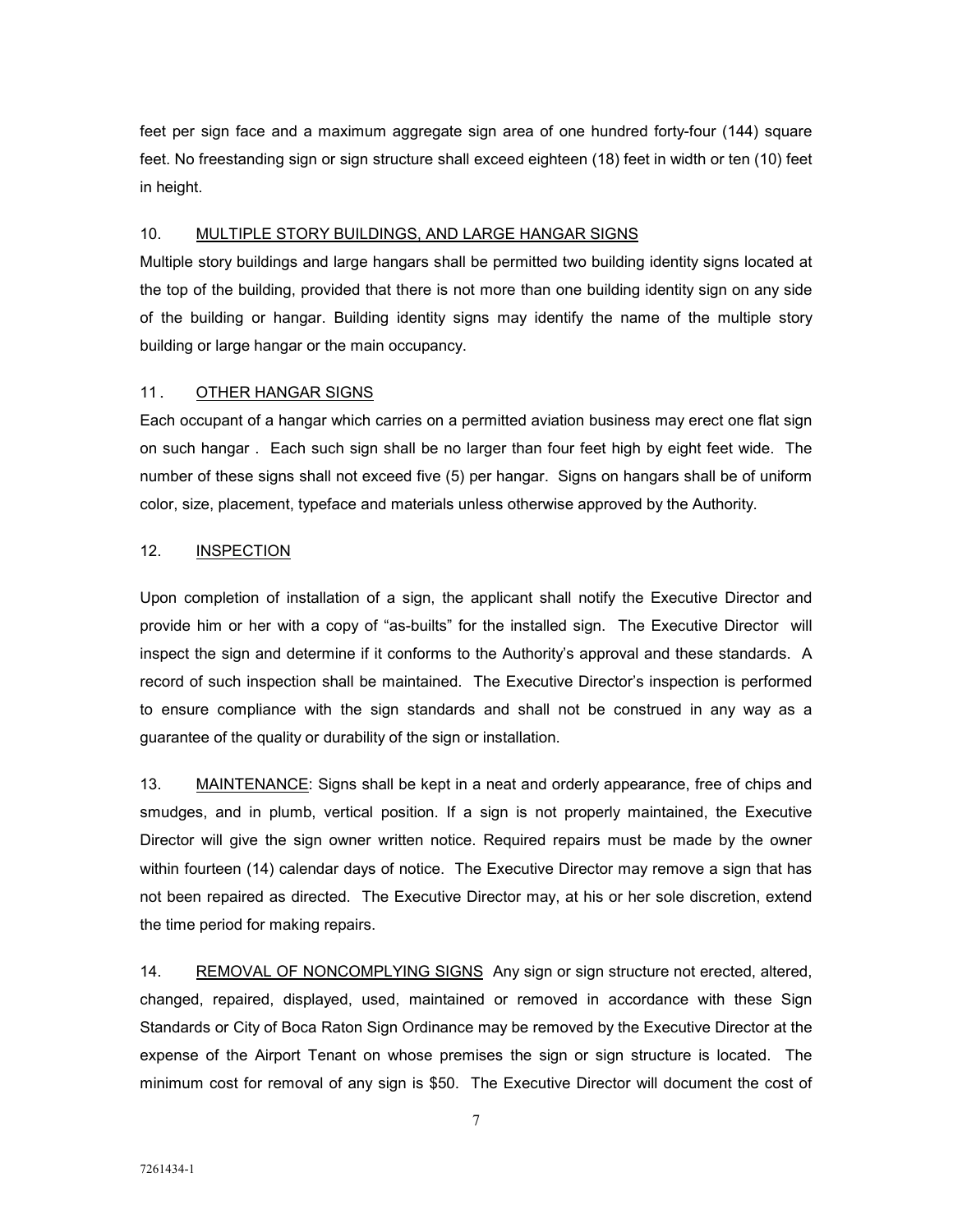removal and provide the Airport Tenant with an invoice for these costs. The Airport Tenant shall pay the invoiced amount to the Authority within thirty (30) calendar days of the date of the invoice. The removed sign and sign structure will not be returned to the owner until the cost of removal as set forth in the invoice provided is paid.

15. REMOVAL UPON DISCONTINUANCE OF BUSINESS When a business or service is discontinued, all signs relating to the business or service shall be removed within ten (10) calendar days from the date of discontinuance. The sign structure may remain in place if the sign text is not visable, provided the sign text is covered with a durable material approved by the Executive Director.

16. COMPLIANCE WITH MOST RECENT AMENDMENT TO THE SIGN STANDARDS Any sign or sign structure erected, installed or replaced after the Effective Date shall comply with the provisions of the most recent amendment to the sign standards. Any sign approved prior to the effective date requiring greater than 50% of the sign face to be repaired or replaced shall comply with the provisions of the most recent amendment to the sign standards.

17. COMPLIANCE WITH THE FLORIDA BUILDING CODE Signs and sign structures shall be erected in compliance with all applicable provisions of the Florida Building Code. Applicants desiring to construct, install, erect or replace signs and/or sign structures shall consult with the City of Boca Raton Building Department, and if necessary, get all necessary permits, inspections and approvals from the Building Department.

18. EXEMPTIONS. Traffic direction/safety signs are exempt from the approval process set forth in Section 5, provided that they are depicted on a site plan approved by the City of Boca Raton and presented to the Authority Board of Members. The Authority resolution approving the site plan may be presented to the City as the Authority's authorization of all traffic direction/safety signs depicted on the approved site plan.

19. PROCEDURE AND FINALITY OF AUTHORITY DECISIONS. These Sign Standards set forth the administrative procedures to obtain Authority approval for signage at the Airport. These administrative procedures must be exhausted to obtain a final decision of the Authority on an application for sign approval prior to seeking judicial relief from the Authority's decision.

a. No decision by the Authority denying an Airport tenant approval to erect a sign is final until the Airport tenant has exhausted the approval processes set forth in the Sign Standards, including the special exception process set forth in Section 8.